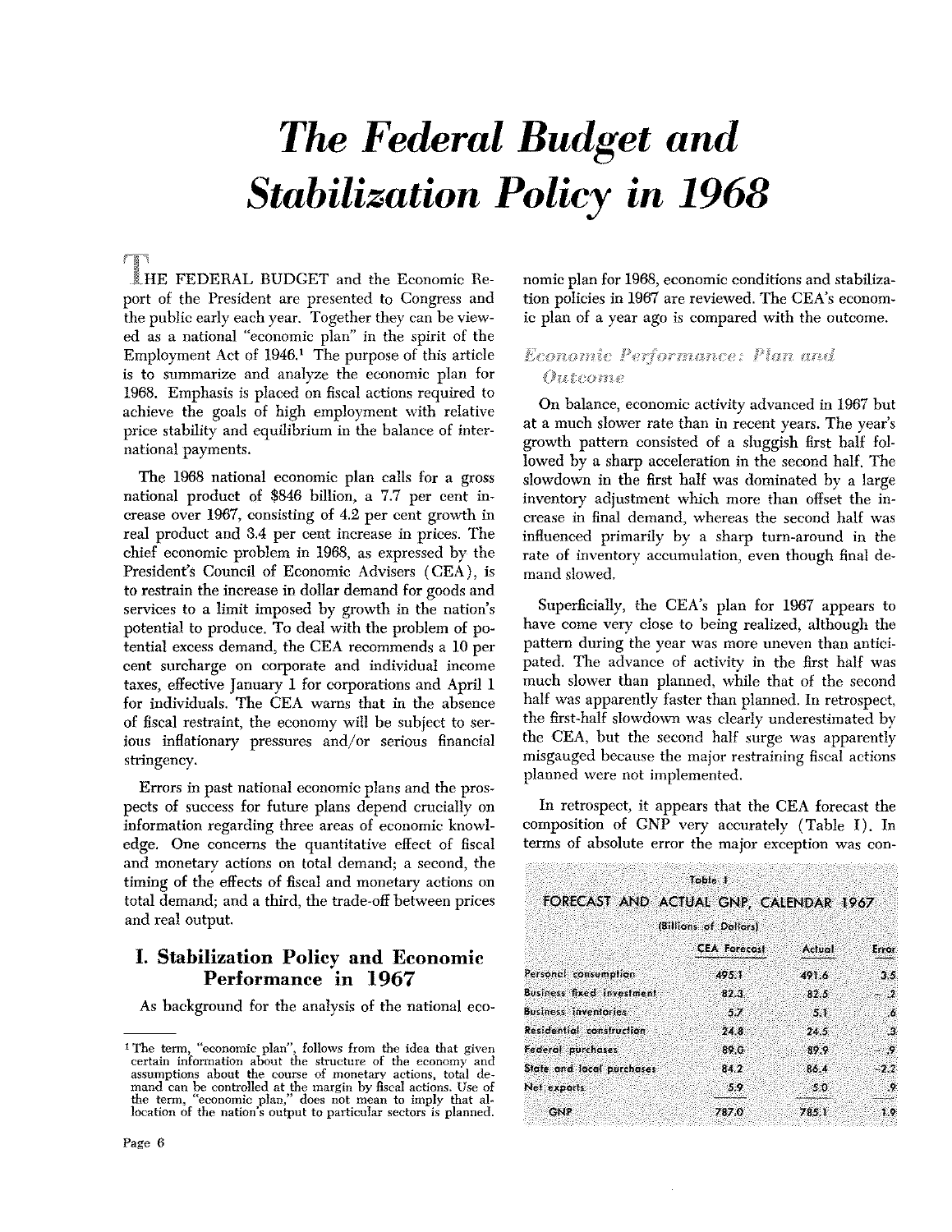sumption, which was lower than forecast. The low estimate occurred even though the recommended tax surcharge was not implemented. A proper appraisal of the CEA forecast should be based on a comparison of its forecast, without a tax surcharge, with the actual outcome. The surcharge, as originally proposed, was designed to produce about \$3 billion in revenue; thus it could probably be assumed that the CEA was forecasting a GNP in the \$790 to \$793 billion range in the absence of the surcharge. On this basis, the CEA's GNP forecast was inerror by \$5 to \$8 billion.

A forecast of GNP is incomplete unless it is accompanied by an estimate of how the increase translates into real product and prices. The CEA's plan for 1967 included a 4 per cent increase in real product and a 2.5 per cent advance in prices. The record for the year indicates a 3.8 per cent growth in real product and a 3.2 per cent rise in prices.

The comparison of plan with outcome regarding output and prices is blurred by the fact that the CEA's plan assumed a tax increase. The CEA underestimated the extent to which inflationary forces were operating in 1967. A larger portion of the 1967 increase in GNP went into prices than in any other year since 1958.

#### tdget Program: Plan and Realization

In January 1967 the CEA presented its budget program for the year. A key part of that program was the proposed surcharge on income taxes to take effect on July 1, The budget plan called for a \$4 billion deficit in the national income accounts for calendar 1967. The actual deficit is currently estimated at \$12.6 billion. A comparison of planned and actual receipts and expenditures is shown in Table II,

|                                              | Table II                                                  |                                      |       |
|----------------------------------------------|-----------------------------------------------------------|--------------------------------------|-------|
| PLANNED AND ACTUAL NIA BUDGET, CALENDAR 1967 |                                                           |                                      |       |
|                                              | (Billions of Dollars)                                     |                                      |       |
|                                              | <b>Budget Plan</b>                                        | Actual                               | Error |
|                                              | فتحتجمه وترافيا موتين ويتراوبون والمتوسط والمتوا<br>158.5 | najkana menyempatkan hidupa<br>151.5 | 70    |
|                                              | 162.5                                                     | 164.1                                | - 1.6 |
| Surplus $\{\pm\}$ , or deficit $\{-\}$       | $-4.0$                                                    | $-12.6$                              |       |

The chief reason for error in the budget plan for last year was the failure to estimate receipts accurately; actual expenditures exceeded the forecast by only \$1.6 billion. The shortfall of receipts can be explained by two factors: (1) the failure of Congress to take action on the surcharge, and (2) the slower-than-expected



rise in economic activity, especially in the first half.

The 1967 experience suggests the desirability of the CEA presenting publicly, when relevant, several forecasts based on alternative sets of assumptions. For example, in 1967 it would have been informative if the CEA had presented in detail two forecasts, one assuming the tax surcharge and the other not. In this way Congress and the public would have been better able to assess the consequences of Congressional action or inaction.

#### Summary

The year 1967 was a year of moderate growth, despite fiscal actions that were more expansionary than planned. Monetary actions were very restrictive in late 1966 and probably affected economic expansion in early 1967, but during 1967 monetary expansion was probably more rapid than anticipated. The 1967 CEA report implied that monetary restraint would be required if fiscal restraint, through the surcharge, was not forthcoming. This policy alternative was not placed into operation. Even though the surcharge was not enacted, causing fiscal actions to be more expansionary than planned, monetary actions remained stimulative through December 1967.

Despite the continuing stimulus from fiscal actions during 1967, economic activity was sluggish in the first half and ebullient in the second. This experience demonstrates the operation of lags in the economic impact of monetary and fiscal actions. The first-half slowdown of activity probably reflected the restrictive monetary actions of 1966, which more than offset the fiscal stimulus of that period. It was not until the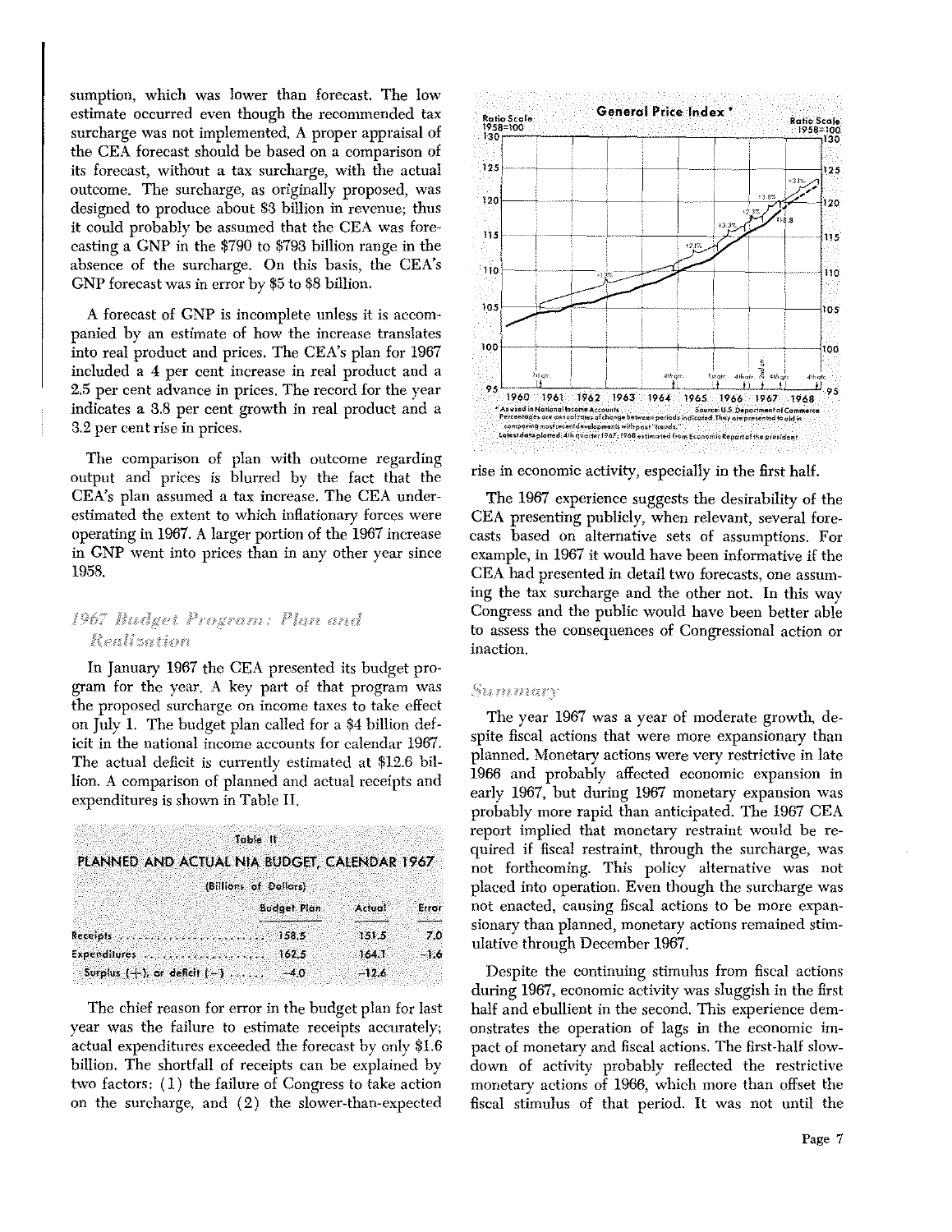second half of 1967 that the economy reflected the combined stimulus of fiscal and monetary actions.

In retrospect, the sequence of economic events took place under such a different set of circumstances than the CEA anticipated in its forecast, that it is not very useful to compare their plan with the outcome. It would seem to be in the public interest to have the regime of circumstances outlined more explicitly, enabling a more enlightened decision-making process with regard to stabilization policy.

# **II. Budget Program for 1968-69**

The budget program for fiscal 1969 is presented within a new format. A new concept of the budget is presented, which replaces the outmoded and midleading administrative budget and removes some confusion arising from the use of several budget concepts.

The budget plan of the Federal Government for fiscal 1969 (year ending June 30, 1969) calls for a deficit of \$8 billion in the new unified budget.2 Expenditures are scheduled to rise 6 per cent from fiscal 1968 and receipts by 14 per cent. The deficit for fiscal 1968 is estimated at \$20 billion.

#### Spending Authority

Spending authority (i.e., budget authority in the official parlance of the budget report) for fiscal 1969 is scheduled to rise by 8.2 per cent, compared with a 2.2 per cent increase in the previous fiscal year. An <sup>8</sup> per cent increase in authority for defense, international and space is included, compared with a <sup>1</sup> per cent increase in the previous fiscal year. Authority for domestic programs increases about 9 per cent, up sharply from the 4 per cent rise in fiscal 1968.

#### *Expenditures*

Although spending authority is scheduled to rise more rapidly in fiscal 1969 than in fiscal 1968, expenditure plans indicate a marked slowdown in the rate of increase. The fiscal 1969 budget plans a 6 per cent rise of total spending, consisting of 4 per cent for defense, international and space, and 8 per cent for domestic programs. Increases in spending for these programs are estimated at 9 and 14 per cent, respectively, in fiscal 1968.

Estimates of defense spending for fiscal 1969 imply a leveling off in defense purchases. When adjusted for changes in prices, the increase translates into little change in real terms. Any expansion in U. S. military commitments would require supplemental appropriations not included in the budget.

The increase in domestic spending primarily reflects programs that have already been legislated. Increased social security benefits are scheduled for March and a pay raise for Government employees for July. Expenditures for education, housing, etc., however, are scheduled to be cut back by 4 per cent.

The discrepancy between changes in budget authority and expenditures indicates that the pool of authorized and spendable funds is being drawn down substantially in fiscal 1988, but is scheduled to be built up in fiscal 1969.

#### Receipts

Federal receipts are estimated to rise sharply in fiscal 1969, reflecting a 10 per cent surcharge on cor-



<sup>&</sup>lt;sup>2</sup>Since the budget plan is always prepared on a fiscal year basis, i.e., for the year ending on June 30, the budget plan is summarized on this basis. The following section on the economic impact of the budget focuses on calendar 1968. Budget plans for the calendar year have to be pieced together from the budget report and the CEA report.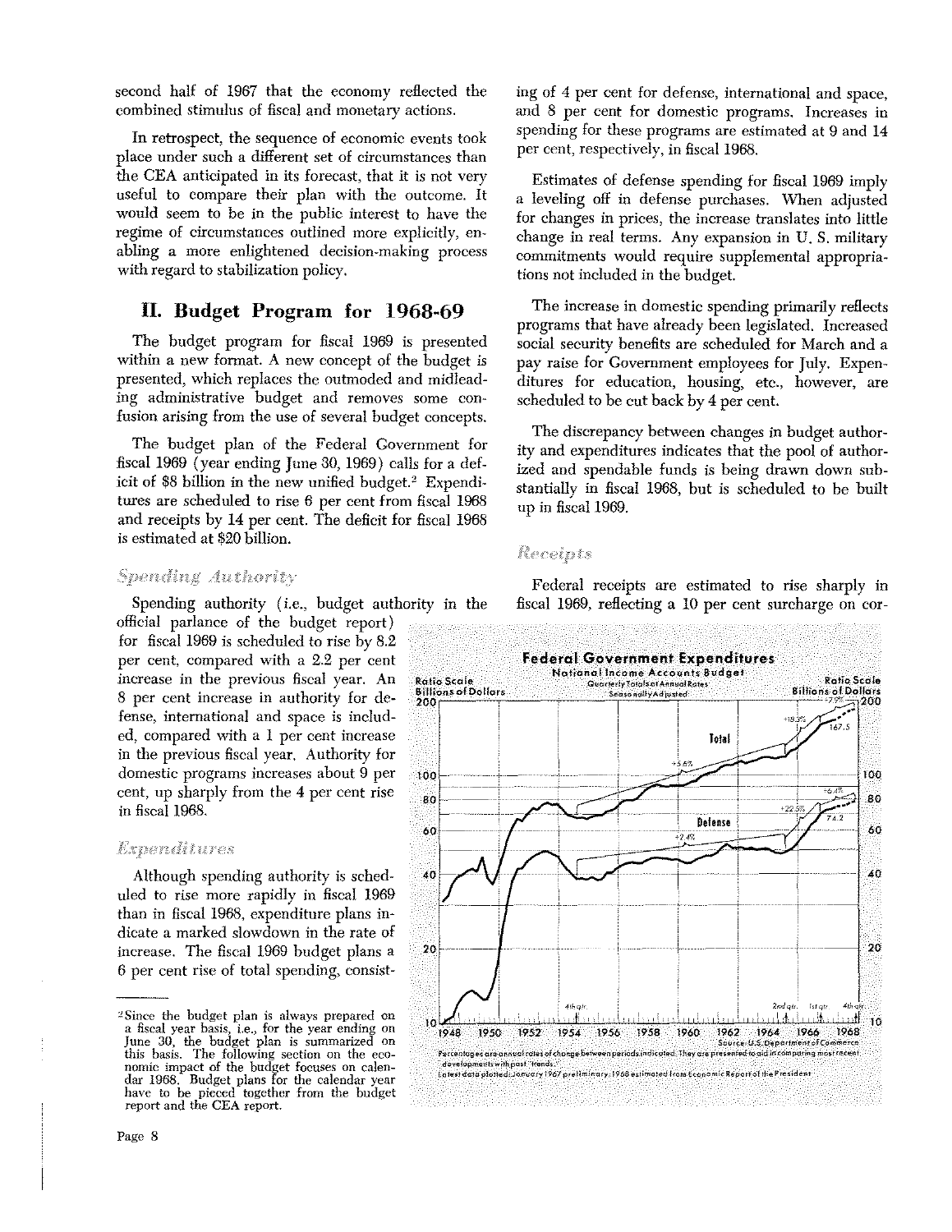porate and individual income taxes, effective January <sup>1</sup> for corporations and April 1 for individuals. The surcharge would provide an estimated \$9.8 billion in fiscal 1969.

Other features of the tax program include expansion of the base for social security taxes in calendar 1968, an increase in social security tax rates on January 1, 1989, and extension of excise tax rates on telephone service and automobiles. The increase in the social security taxes will add \$3.3 billion to revenue. Extension of excise rates, which under existing laws are scheduled for reduction on April 1, will prevent the loss of \$2.7 billion.

Changes in tax laws are estimated to add \$10.8 billion in revenue in fiscal 1969. The remaining \$11.5 billion of the increase is expected from growth in the economy.

# **III. Federal Budget Actions and the Economic Outlook for 1968**

Proposed budget actions for the eighteen-month period ending June 30, 1989, rest on the premise that in the absence of actions to raise tax rates or restrain monetary growth, federal budget actions would be overly stimulative in relation to present and expected strength **of** private demand relative to productive capacity. The budget program will probably have little effect on the rate of economic expansion early in calendar 1968, since the effect of most tax actions would not be felt by consumers until spring. Instead, the program apparently aims at achieving a more moderate expansion in the second half of 1968.

The CEA's forecast for 1968 has built into it a 3,4



per cent increase in prices. This increase, if realized, would be the largest year-to-year change since 1957. Compared with the experience of other periods since 1965 (when the economy reached full employment), the projected increase in prices appears to be roughly consistent with the 7.7 per cent forecast increase in total demand (see Table III). There is no indication

| Toble 111<br>SPENDING, OUTPUT, AND PRICES<br>Annual Rates Of Change<br>(Per Cent)     |     |     |      |  |  |
|---------------------------------------------------------------------------------------|-----|-----|------|--|--|
|                                                                                       |     |     |      |  |  |
| 1964:1966:1                                                                           | o o | 7.7 | Δł   |  |  |
| 1966: 1 to 1966: 19                                                                   | 67  | 33  | ЗS.  |  |  |
| 1966: IV to 1967: $\mathbb{R}$                                                        | 34  | T.  | 2.36 |  |  |
| $1967.$ II to $1967.$ IV                                                              | 85  | 4.5 | 3.8  |  |  |
| <sup>1</sup> GNP in current dollars<br>$2$ GNF in 1958 dollars<br><b>CNP</b> deflator |     |     |      |  |  |

in the CEA report, however, as to whether this combination of output growth and price increase is the most desirable of the attainable alternatives. It would be of great help to the policymakers if the CEA had provided their alternative estimates of real product growth and inflation rates for different target levels of total demand. In this way Congress and the public would be in a better position to judge whether the CEA's economic plan is the best attainable under the circumstances. Little is known about the trade-off between output and prices, yet the public would be benefited if it knew the CEA's assumptions about this  $_{{\rm trade-off}}$ <sup>3</sup>

#### Economic Implications of the Budget

Economic activity is rising rapidly, fueled by the lagged effects of a large fiscal stimulus and very rapid monetary expansion in 1967. The deficit in the highemployment budget was estimated at \$10 billion in the fourth quarter, compared with a \$5 billion deficit a year earlier. The nation's money supply rose 7 per cent from December 1966 to December 1967, the fastest rate for a twelve-month period since World War II.

<sup>31</sup>t has been suggested that there is both a short-run and long**tim** trade-off between output and prices. For an attempt to estimate these trade-offs for several countries, see Michael Keran, "The Effect of Total Demand on Real Output," Federal Reserve Bank of St. Louis *Review* (July 1966), pp. 7-12.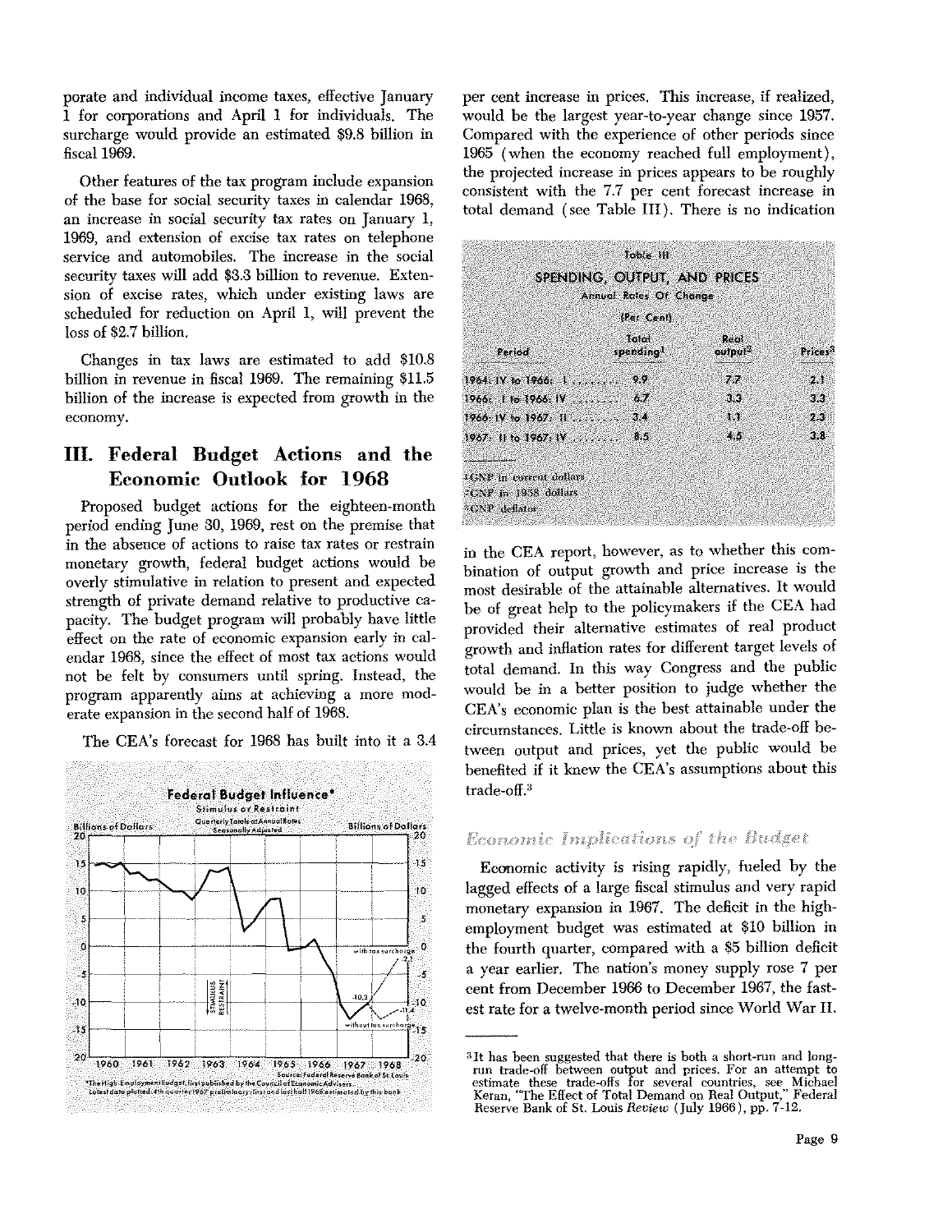These past policy actions are currently working to overheat the economy. Since policy actions affect the economy with a lag, there is perhaps little that can be done to restrain inflationary forces effectively in the first half of 1968. To avoid the cumulation of these inflationary forces, however, restrictive actions should be taken promptly. The fiscal program was supposedly designed for this purpose.

The question remains whether the proposed actions are sufficient to successfully combat inflation. Relevant in answering such a question is the expected course of monetary actions. With more restrictive fiscal actions it would be easier to restrain monetary growth, and, although it remains silent on this point, it is likely that the CEA expects slower monetary growth. If monetary actions continue to be expansionary, any restrictive effects flowing from the fiscal program may be negated. If monetary growth is reduced, the combined fiscal and monetary program can probably be made effective.

The CEA does not spell out the requirements for monetary action in its economic plan, but the success of the program depends crucially on monetary growth. In addition, the possible consequences of Congressional inaction on the surcharge deserve a thorough examination.

# Policy Mix: An Examination of the *Alternatives*

Answers to such questions as posed above require quantitative estimates of the impact of fiscal and monetary actions. Such estimates require information about the structure of the economy. There is little general agreement among economists about this structure, yet an implied structure of the economy underlies the CEA's economic plan. Since the CEA does not make its economic model available to the public, the results of other studies have to be used to examine in greater detail the implications of the budget plan for economic activity in 1968.

The CEA emphasizes that failure to enact the surcharge would leave the entire burden of stabilization to the Federal Reserve. More properly, it might be said that the burden of stabilization, assuming the Federal Reserve restricts bank credit to the rate consistent with desired growth in total demand, will be greatest on those who rely most heavily on credit, especially longterm credit. The consequences will be a severe strain on financial markets with possible disruptive effects on the housing sector. The CEA's statements are qualitative; no quantitative estimates of the effects of this policy alternative are given.

Econometric studies have been conducted over the years, however, which shed light on this trade-off between fiscal and monetary actions. Table IV provides some crude estimates of the effects of the proposed tax surcharge, as obtained from one such model.4 It should be emphasized that other models would give different results.

These estimates are prepared on the assumption that GNP totals the same \$846 billion as the CEA projects in its report, and that the Government's spending plans will be realized. Given these assumptions, two sets of values are calculated—one showing the results with the surcharge, and the other the results without the surcharge. The difference between these two sets of values is shown in Table IV.

| Table IV                                   |                                                         |
|--------------------------------------------|---------------------------------------------------------|
| EFFECT OF PROPOSED TAX SURCHARGE           |                                                         |
| Economic Magnitude                         | Effect of 10% Surcharge<br>(Compared with no Surcharge) |
| High-powered money                         | Greater by \$7.8 billion                                |
| Long-term government bond rate             | Lower by 56 basis points                                |
| Investment and a state of the state of the | Greater by \$0.7 billion                                |
| NIA deficit                                | Smaller by \$7.2 billion                                |
| Federal debt in hands of public            | Lower by $$15.0$ billion                                |

If the surcharge is not passed, a larger deficit will have to be financed than otherwise. Also, monetary actions will have to be modified accordingly to achieve the GNP target. It is estimated that the proposed tax surcharge is the equivalent of \$7.8 billion in monetary action as measured by the change in high-powered money, i.e., bank reserves and public holdings of currency.<sup>5</sup> Thus, without the surcharge, the rate of monetary growth would have to be cut substantially to achieve the GNP target of \$846 billion.

Interest rates would be 56 basis points higher without the surcharge than with it, and as a result investment would be about \$0.7 billion less. The item most affected by the tax situation is the public's holding of Government debt, which would be greater by \$15 billion if no action is taken on the surcharge.

These estimates are crude, and are meant to be illustrative rather than indicative of actual magnitudes.

<sup>4</sup> Based on estimates from <sup>a</sup> model similar to that presented by Professor Carl Christ before the December <sup>1966</sup> meetings of the American Economic Association. A detailed derivation of<br>these estimates, along with estimates from alternative models,<br>is provided in a memorandum entitled, "Policy Mix and the<br>1968 Economic Report," available on reque search Department of this Bank.

<sup>1</sup> See Leonall C. Andersen, "Three Approaches to Money Stock Determination," Federal Reserve Bank of St. Louis *Review* (October 1967), pp. 6-13, for a description of this measure.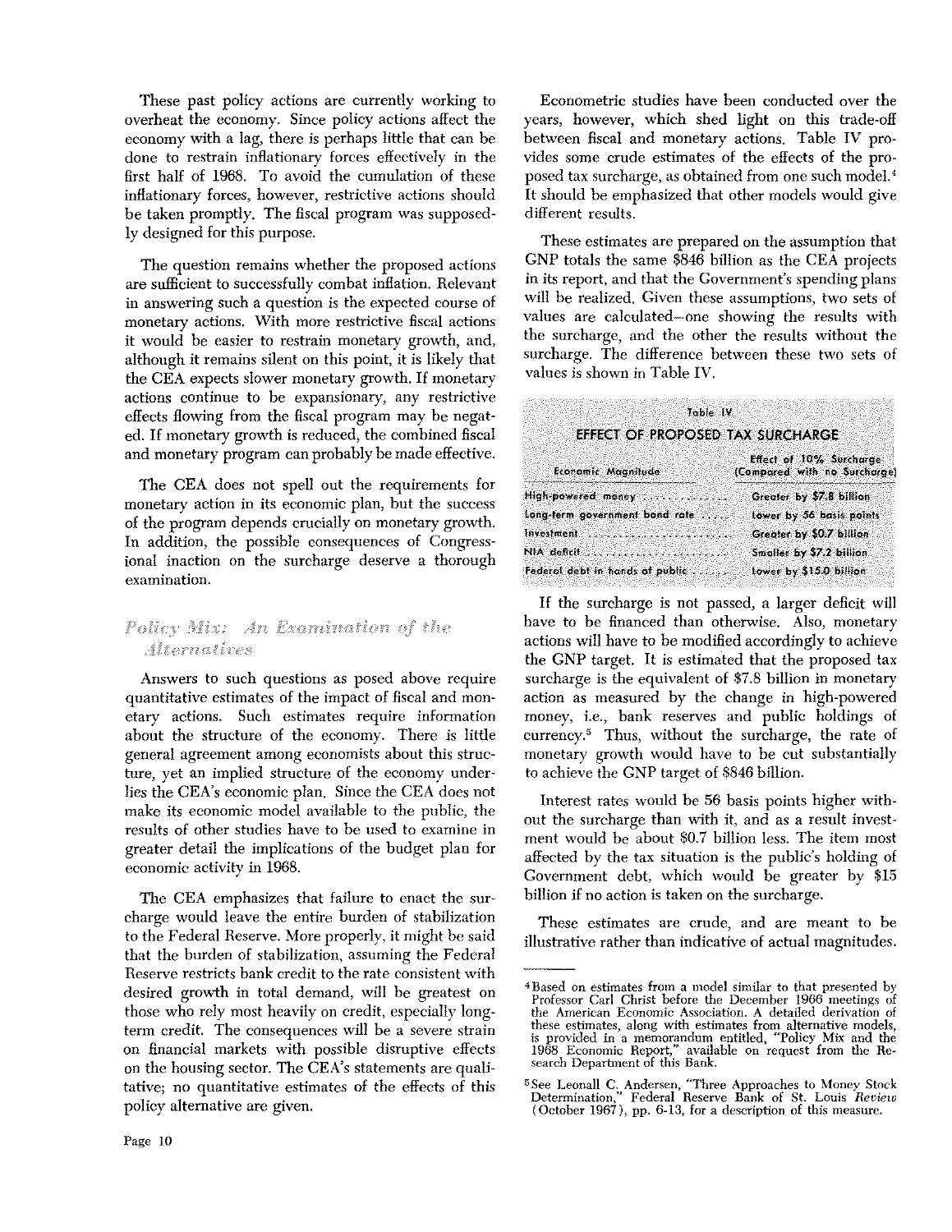Nevertheless, they are offered to demonstrate the interdependence of fiscal and monetary actions. Although existing estimates are approximate, they would seem to be more meaningful than intuitive judgment. If the consequences of inaction on the surcharge are not spelled out clearly, policymakers are not being sufficiently equipped with information upon which tomake intelligent decisions.

#### **IV. Conclusion**

The CEA's report has reflected increasing economic sophistication in recent years with regard to the formulation of stabilization policy. Many areas of economic knowledge are still in <sup>a</sup> sorry state, and the CEA continues to prepare its analysis on the basis of fiscal policy, largely ignoring monetary effects. Yet, there is little question but that the formulation of economic policy has improved over the years. One of the great problems that remains is the formation and implementation of policy when the economy is operating at high employment. According to Professor Walter Heller, former chairman of the CEA:

 $\ldots$  the margin for error diminishes as the economy reaches the treasured but treacherous area of full employment. Big doses of expansionary medicine were easy—and safe—to recommend in the face of a \$50 billion gap and a hesitant Congress. But at full employment, targets have to be defined more sharply, tolerances are smaller, the line between expansion and inflation becomes thinner. So in a full employment world the economic dosage has to be much more carefully controlled, the premium on quantitative scientific knowledge becomes far greater, and the premium on speed in our fiscal machinery also rises.6

**<sup>6</sup>** Walter W. Heller, *New Dimensions of Political Economy* (Cambridgez Harvard University Press, 1966), pp. 69-70.

KEITH M. CARLSON

# **APPENDIX Measures of the Budget**

The new unified budget is introduced as a replacement for other outmoded measures. To gain an understanding of the new budget, the old budget concepts are summarized along with the new.

#### *Administrative Budget*

Prior to the presentation of the fiscal 1969 budget, the administrative budget was the basic planning document of the Federal Government. This measure of the budget included receipts and expenditures of funds owned by the Government, excluding funds held in trust.

#### *Cash Budget*

The cash budget measures the flow of transactions between the Federal Government and the rest of the economy. In addition to the activities included in the administrative budget, receipts and expenditures of the trust funds and Government-sponsored agencies are included. Surpluses or deficits in the cash budget indicate changes in cash borrowing from the public and/or changes in the Treasury's cash balance.

#### *Unified Budget*

The new budget is a unified comprehensive statement of the Government's financial plan, replacing the administrative budget as the Government's basic planning document. The unified budget, as first presented, resembles most closely the cash budget, with the major difference being the treatment of sales of participation certificates in Government-owned financial assets. The cash budget includes such sales as an offset to expenditures, whereas in the unified budget such sales are treated as borrowing.